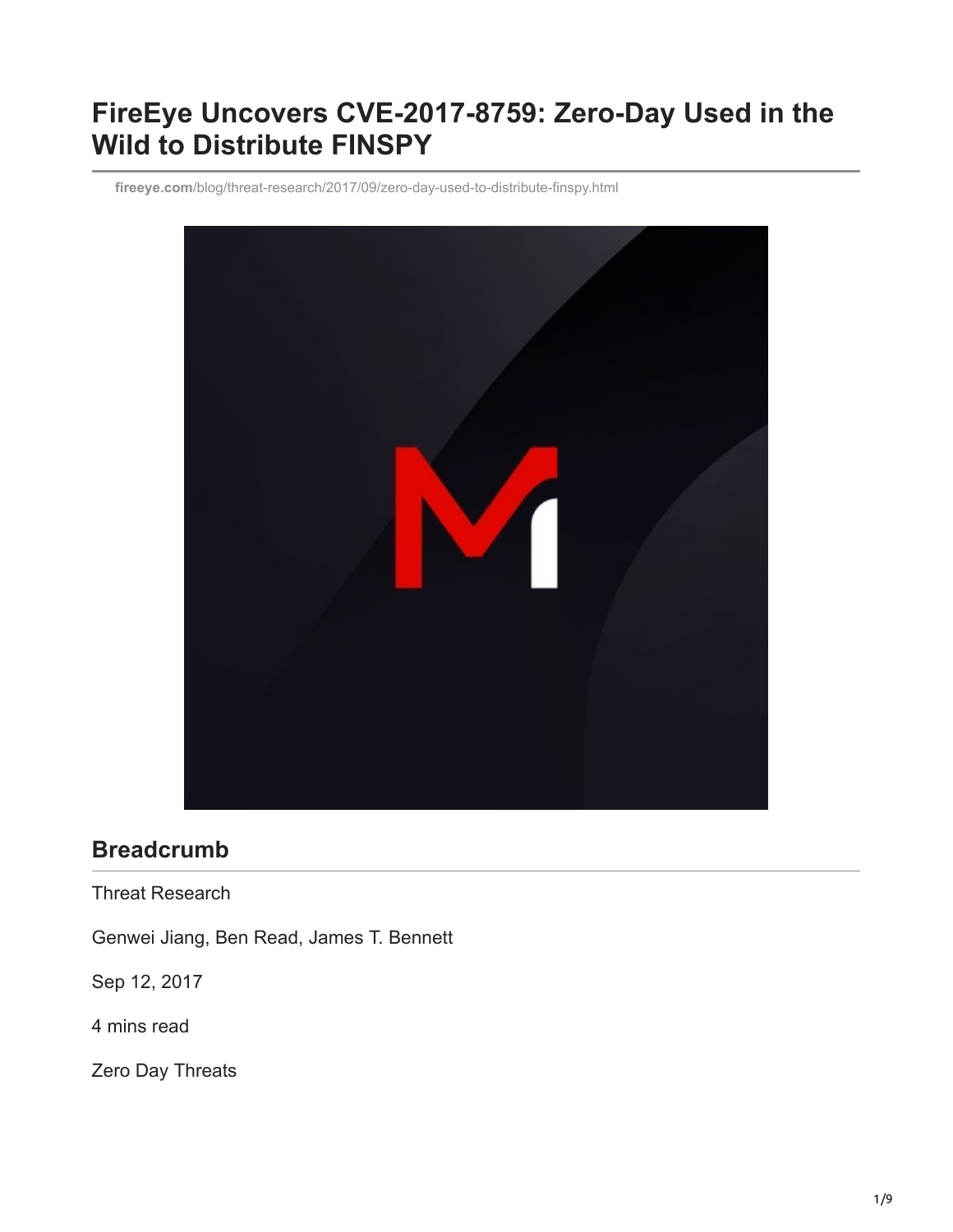[FireEye recently detected a malicious Microsoft Office RTF document that leveraged CVE-](https://msrc.microsoft.com/update-guide/en-us/vulnerability/CVE-2017-8759)2017-8759, a SOAP [WSDL](https://docs.microsoft.com/en-us/previous-versions/dotnet/articles/ms996486(v=msdn.10)?redirectedfrom=MSDN) parser code injection vulnerability. This vulnerability allows a malicious actor to inject arbitrary code during the parsing of SOAP WSDL definition contents. [Mandiant](https://www.fireeye.com/advantage) analyzed a Microsoft Word document where attackers used the arbitrary code injection to download and execute a Visual Basic script that contained PowerShell commands.

FireEye shared the details of the vulnerability with Microsoft and has been coordinating public disclosure timed with the release of a patch to address the vulnerability and security guidance, which can be found [here](https://msrc.microsoft.com/update-guide/en-us/vulnerability/CVE-2017-8759).

FireEye email, endpoint and network products detected the malicious documents.

## **Vulnerability Used to Target Russian Speakers**

The malicious document, "Проект.doc" (MD5: fe5c4d6bb78e170abf5cf3741868ea4c), might have been used to target a Russian speaker. Upon successful exploitation of CVE-2017- 8759, the document downloads multiple components (details follow), and eventually launches a FINSPY payload (MD5: a7b990d5f57b244dd17e9a937a41e7f5).

FINSPY malware, also reported as FinFisher or [WingBird](http://download.microsoft.com/download/E/B/0/EB0F50CC-989C-4B66-B7F6-68CD3DC90DE3/Microsoft_Security_Intelligence_Report_Volume_21_English.pdf), is available for purchase as part of a "lawful intercept" capability. Based on this and previous use of [FINSPY,](https://www.fireeye.com/blog/threat-research/2017/04/cve-2017-0199_useda.html) we assess with moderate confidence that this malicious document was used by a nation-state to target a Russian-speaking entity for cyber espionage purposes. Additional detections by FireEye's Dynamic Threat Intelligence system indicates that related activity, though potentially for a different client, might have occurred as early as July 2017.

## **CVE-2017-8759 WSDL Parser Code Injection**

A code injection vulnerability exists in the WSDL parser module within the PrintClientProxy method (http://referencesource.microsoft.com/ -

[System.Runtime.Remoting/metadata/wsdlparser.cs,6111](https://referencesource.microsoft.com/#System.Runtime.Remoting/metadata/wsdlparser.cs,6111)). The IsValidUrl does not perform correct validation if provided data that contains a CRLF sequence. This allows an attacker to inject and execute arbitrary code. A portion of the vulnerable code is shown in Figure 1.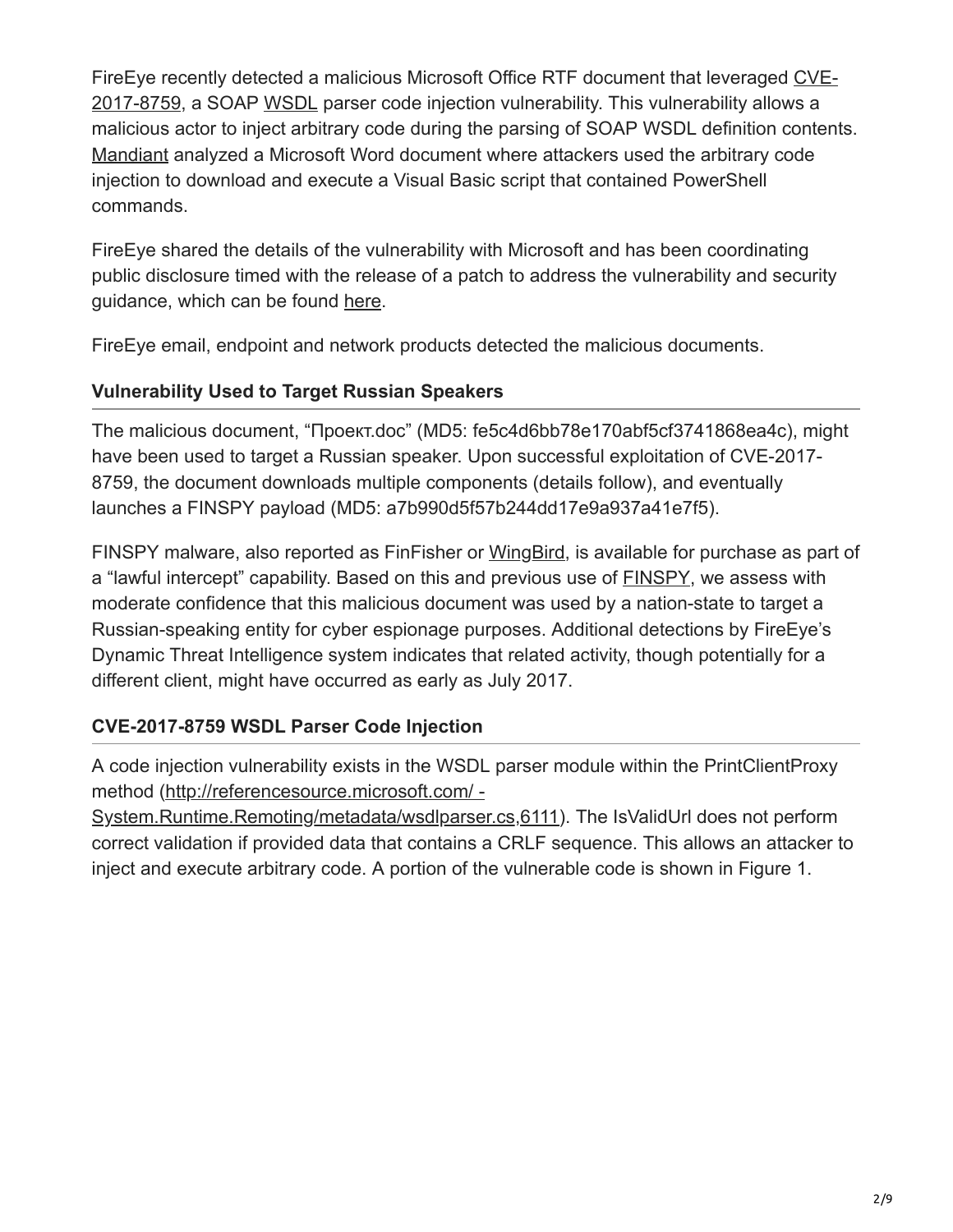Vulnerable WSDL Parser

Figure 1: Vulnerable WSDL Parser

When multiple *address* definitions are provided in a SOAP response, the code inserts the "//base.ConfigureProxy(this.GetType()," string after the first address, commenting out the remaining addresses. However, if a CRLF sequence is in the additional addresses, the code following the CRLF will not be commented out. Figure 2 shows that due to lack validation of CRLF, a System.Diagnostics.Process.Start method call is injected. The generated code will be compiled by csc.exe of .NET framework, and loaded by the Office executables as a DLL.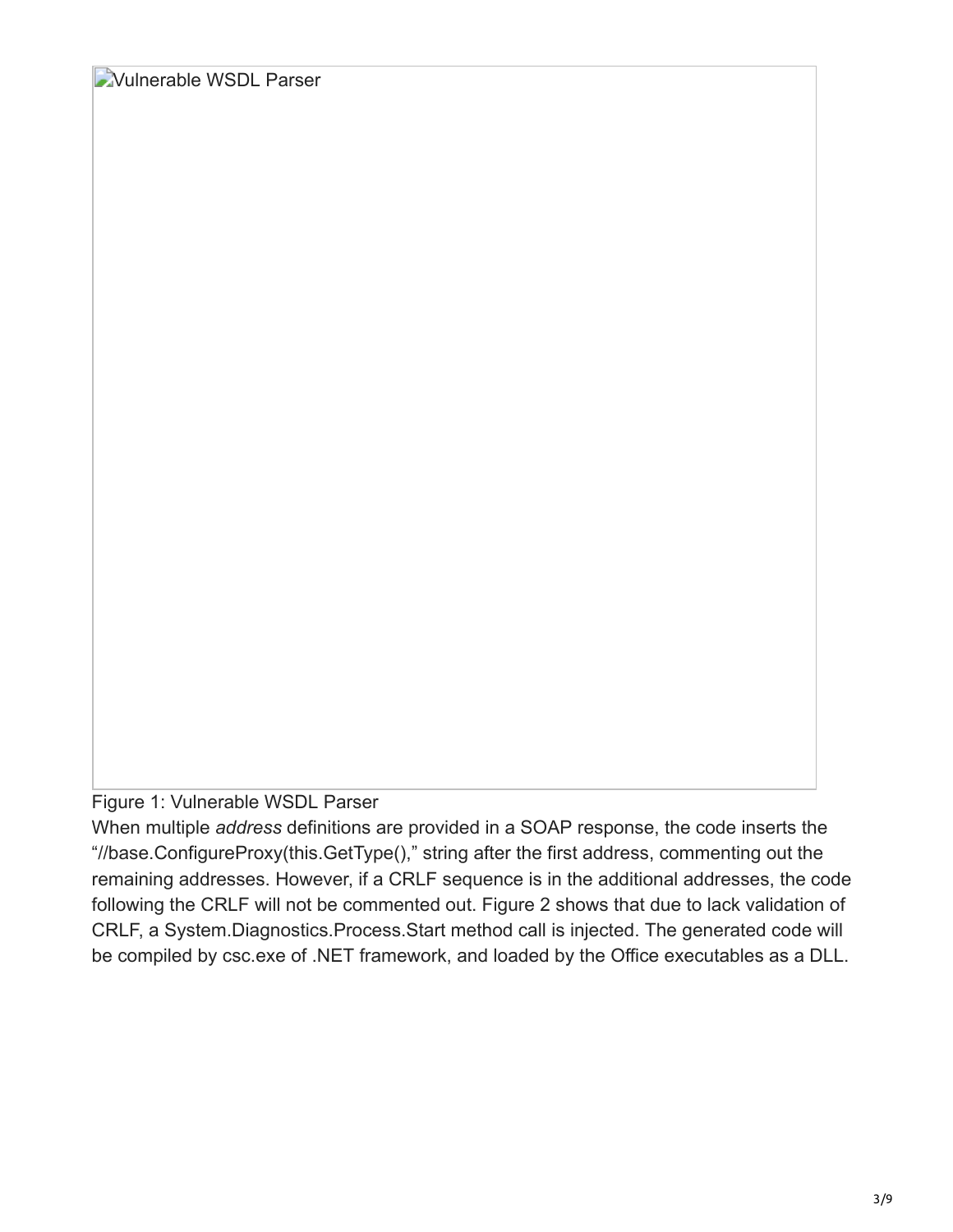SOAP definition VS Generated code

Figure 2: SOAP definition VS Generated code

# **The In-the-Wild Attacks**

The attacks that FireEye observed in the wild leveraged a Rich Text Format (RTF) document, similar to the [CVE-2017-0199](https://www.fireeye.com/resources/cve-2017-0199-wild-attacks-leveraging-hta-handler) documents we previously reported on. The malicious sampled contained an embedded SOAP monikers to facilitate exploitation (Figure 3).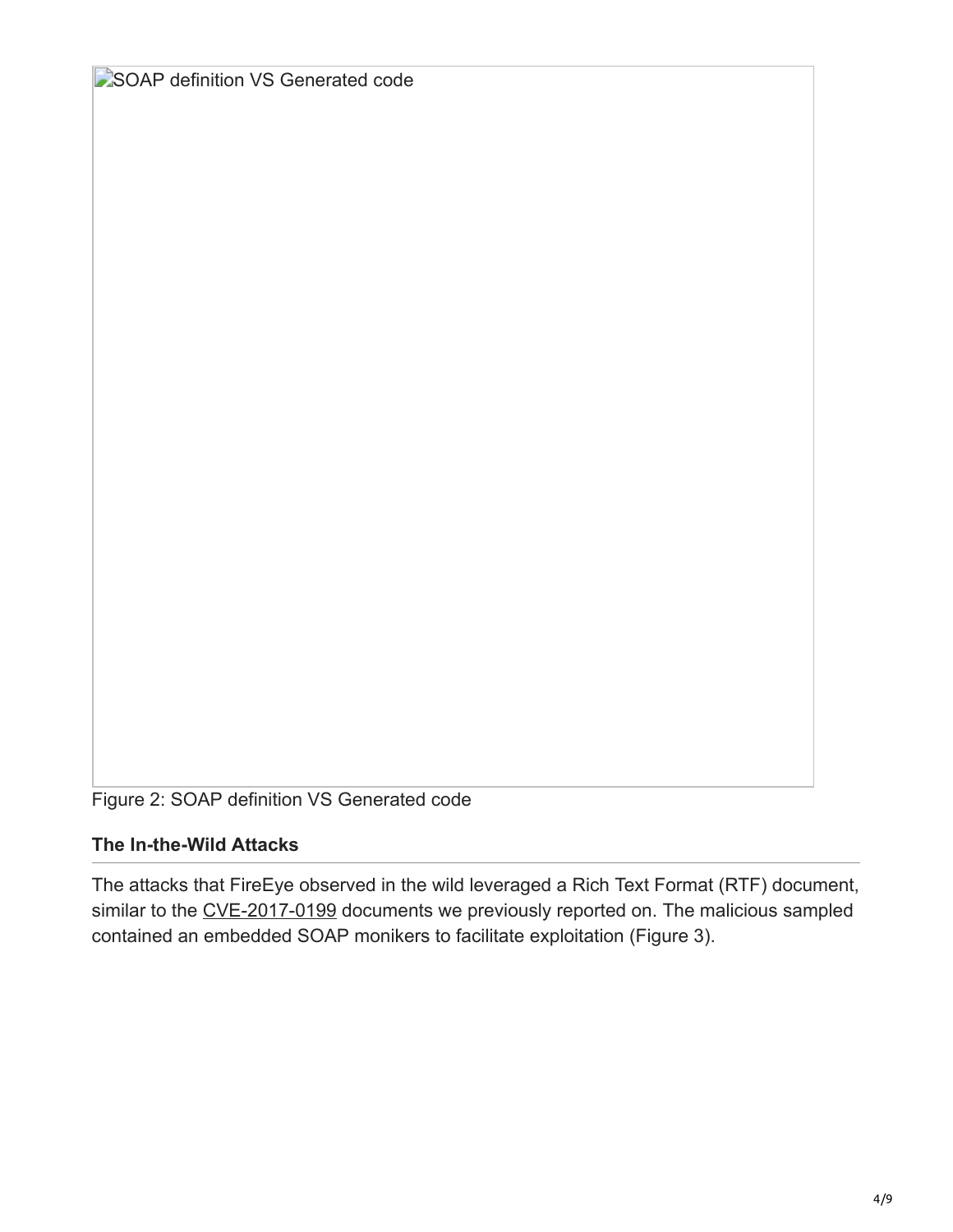Figure 3: SOAP Moniker

The payload retrieves the malicious SOAP WSDL definition from an attacker-controlled server. The WSDL parser, implemented in System.Runtime.Remoting.ni.dll of .NET framework, parses the content and generates a .cs source code at the working directory. The csc.exe of .NET framework then compiles the generated source code into a library, namely http[url path].dll. Microsoft Office then loads the library, completing the exploitation stage. Figure 4 shows an example library loaded as a result of exploitation.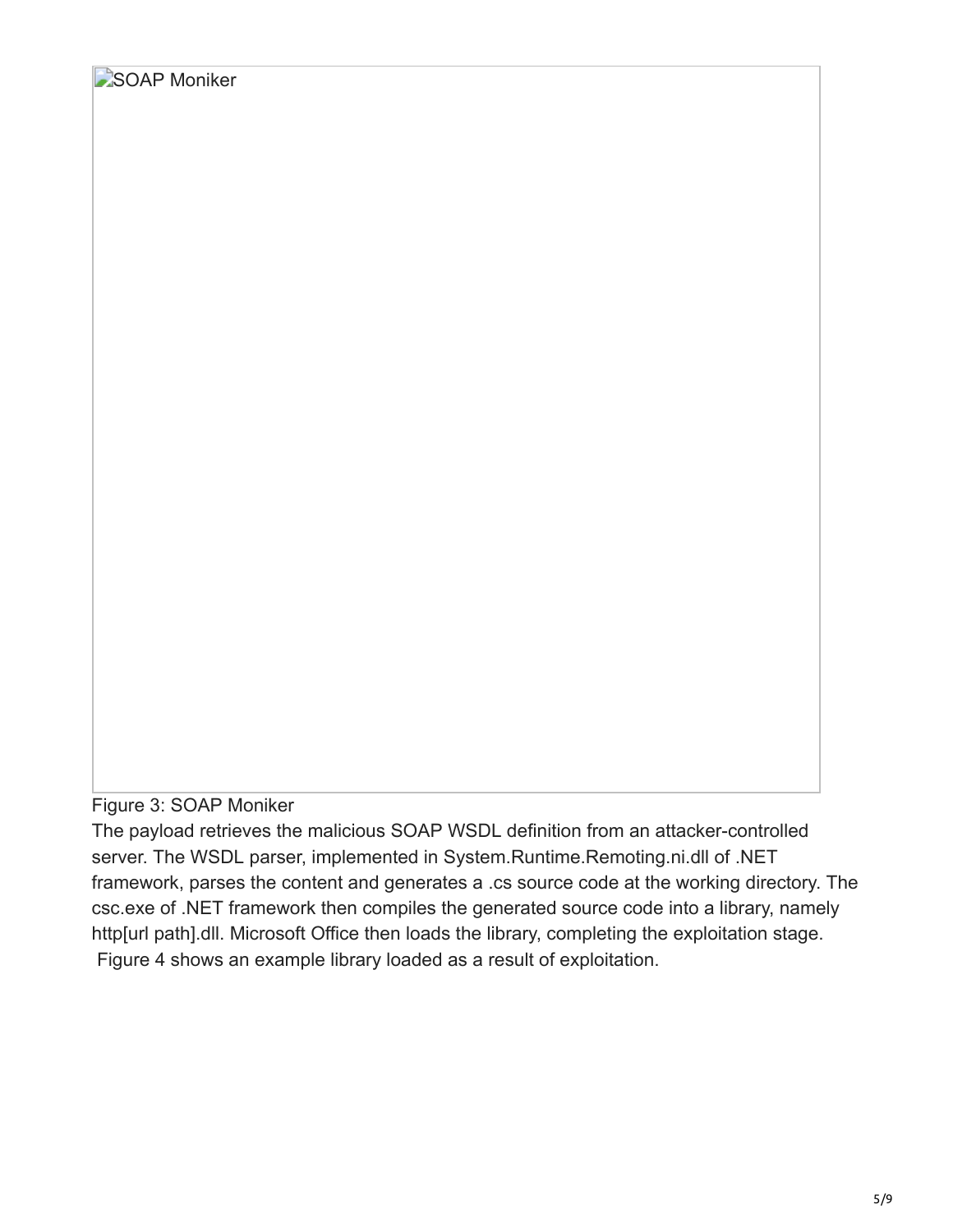## Figure 4: DLL loaded

Upon successful exploitation, the injected code creates a new process and leverages mshta.exe to retrieve a HTA script named "word.db" from the same server. The HTA script removes the source code, compiled DLL and the PDB files from disk and then downloads and executes the FINSPY malware named "left.jpg," which in spite of the .jpg extension and "image/jpeg" content-type, is actually an executable. Figure 5 shows the details of the PCAP of this malware transfer.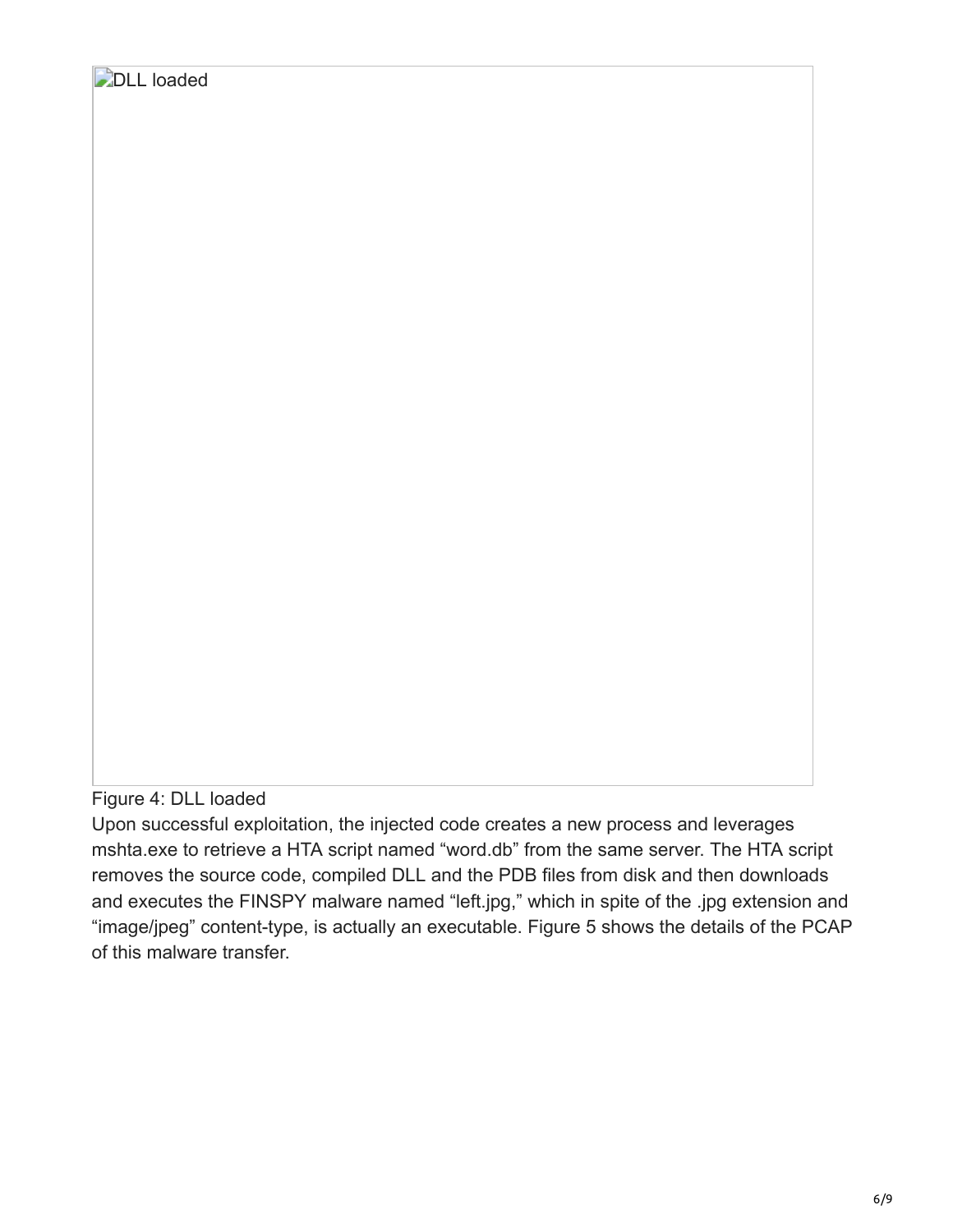Figure 5: Live requests

The malware will be placed at %appdata%\Microsoft\Windows\OfficeUpdte-KB[ 6 random numbers ].exe. Figure 6 shows the process create chain under Process Monitor.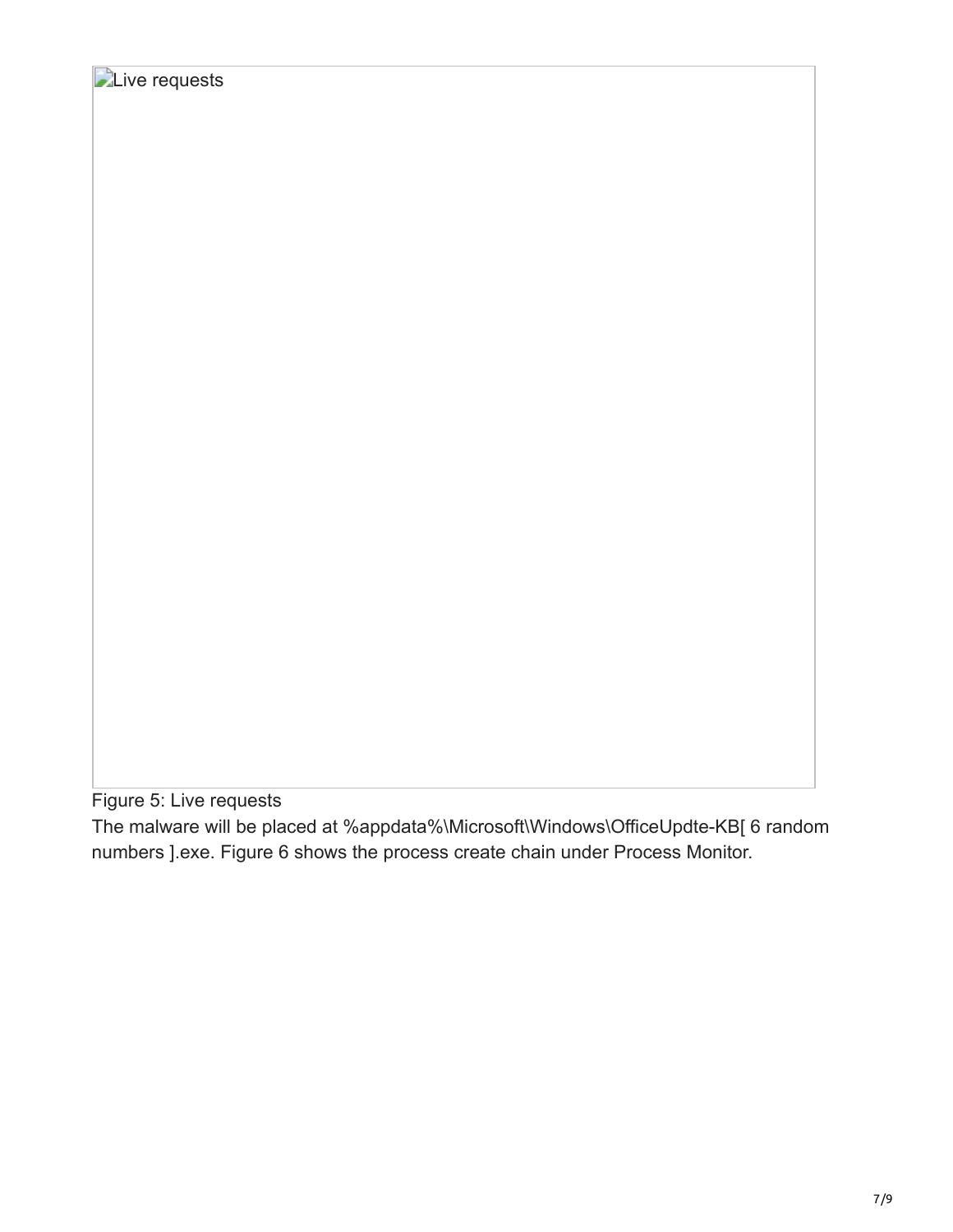**Process Created Chain** 

Figure 6: Process Created Chain

#### **The Malware**

The "left.jpg" (md5: a7b990d5f57b244dd17e9a937a41e7f5) is a variant of FINSPY. It leverages heavily obfuscated code that employs a built-in virtual machine – among other anti-analysis techniques – to make reversing more difficult. As likely another unique antianalysis technique, it parses its own full path and searches for the string representation of its own MD5 hash. Many resources, such as analysis tools and sandboxes, rename files/samples to their MD5 hash in order to ensure unique filenames. This variant runs with a mutex of "WininetStartupMutex0".

#### **Conclusion**